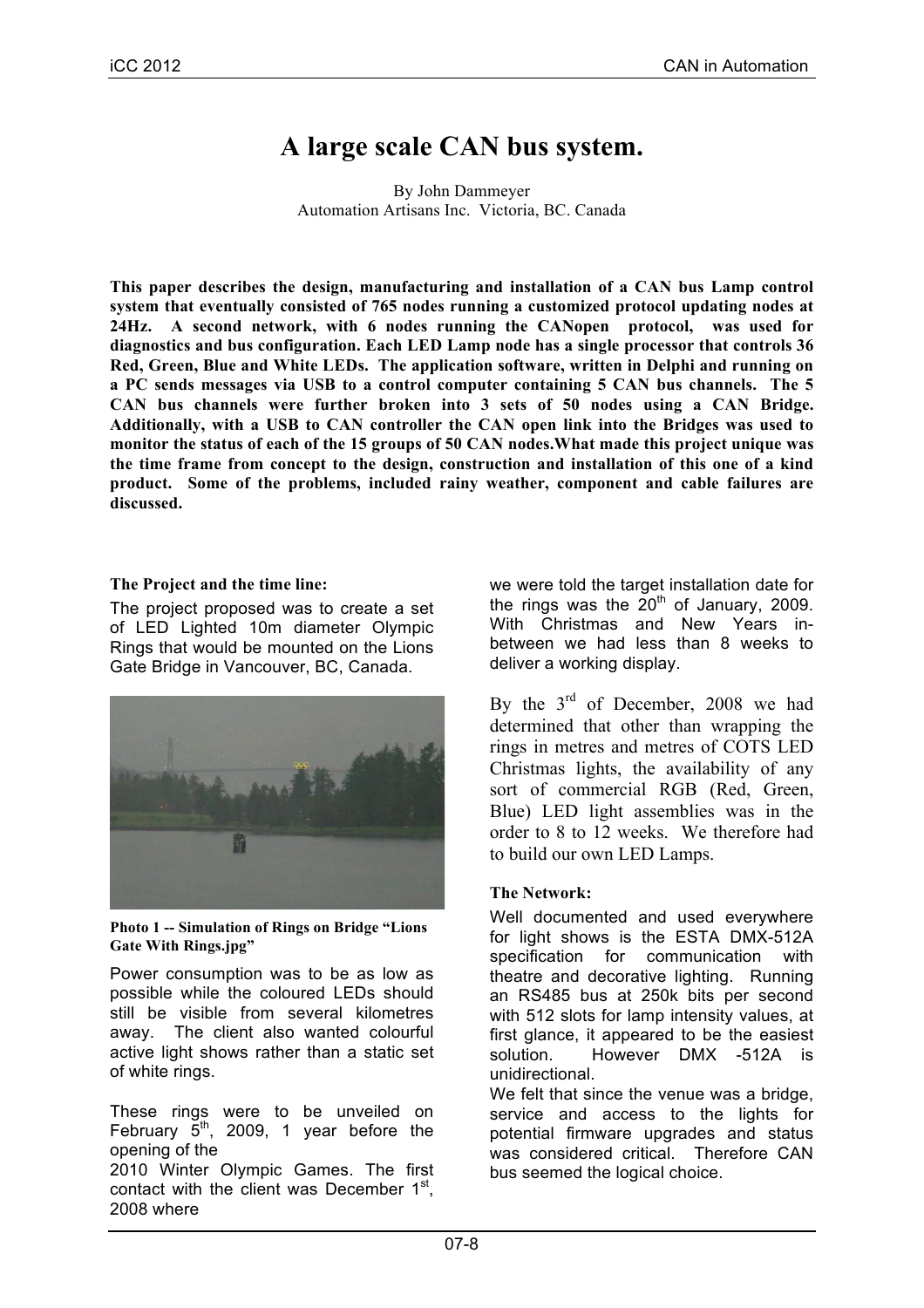I used Airy disk calculations to determine that from the unveiling view point we would need only 100 lights per ring to create the illusion of a contiguous circle. To reduce power consumption and prevent the rainbow effect of mixing Red, Green and Blue when displaying a white ring we decided to add White LEDs to the lamp fixtures.

CAN Devices have a 120 node bus drive capability and because the automotive market is full of CAN products there was no shortage of CAN based microprocessors. Eventually I found a Freescale 9S12 processor with 5 CAN channels. I ordered an Evaluation board from Italy.

## **Designing the Lights:**

The first step was to fabricate a prototype LED panel with clusters of RGBW LEDs, resistors and a battery determine how many were needed and what sort of power consumption, intensity we could generate. I used a PIC18F CPU board from a different project and after a quick search on the Internet found an LED controller. The next day with the prototype parts on hand I built the first LED driver using narrow angle LEDs to get maximum on-axis penetration on foggy evenings.

Packaging and interfacing is the most difficult part of any product development. We decided to use an existing plastic Lamp Base with an O-ring sealed clear plastic lens. Experiments with a clear cap or a fresnel lens showed that the clear one created less prismatic diffraction.

After the initial experiments I settled on a panel of 36 LEDs in a 3x3 matrix, wired in groups of three LEDs per colour for a total of 12 channels. Control of intensity was through a TI LED driver and IIC bus. Access to the driver registers was also made available through a set of CAN messages so we could remotely check or modify the driver.

Ideally this sort of product would have one PC board that held LEDs, Processor Driver and voltage regulator. Due to parts availability and that we were using through hole LEDs we decided to break it into a

CPU board and an LED board. This way assembly of the LED panels could start right away while the Surface Mount Technology CPU boards could be done very quickly later on. The LED panel prototypes were ordered and tested. Then a production order was placed and work was started on the software.

Meanwhile I designed the CPU board to use a mix of a switching regulator and a linear 5V regulator. With the arrival of the first 5 prototype CPU boards I assembled 5 lamps and was finally able to do some power consumption testing. With all LEDs turned on and polling CAN bus activity the power consumption averaged just over 4W at 24VDC which was what we expected. The panel of 5 was later used to test the PC show software.



**Photo 2 – Lamp Test Assembly "TestBoard.jpg"**

Connecting the lamps together became the next issue since we needed to provide power and network to 5 separate CAN systems.

# **Connecting the Lights:**

By now the mechanical engineers had designed the structure to hold the lights and the electrical engineering department had drawn plans for the AC power and cabinetry. Placement was critical since we wanted to run the CAN bus at the full speed of 1Mbps. I could get away with 35m of cable at that bit rate.

We measured from the cabinet position to the last lamp and we were easily within the maximum distance based on driving each network from the centre out in both directions. This approach would put the 9S12 master node in the centre of the network with two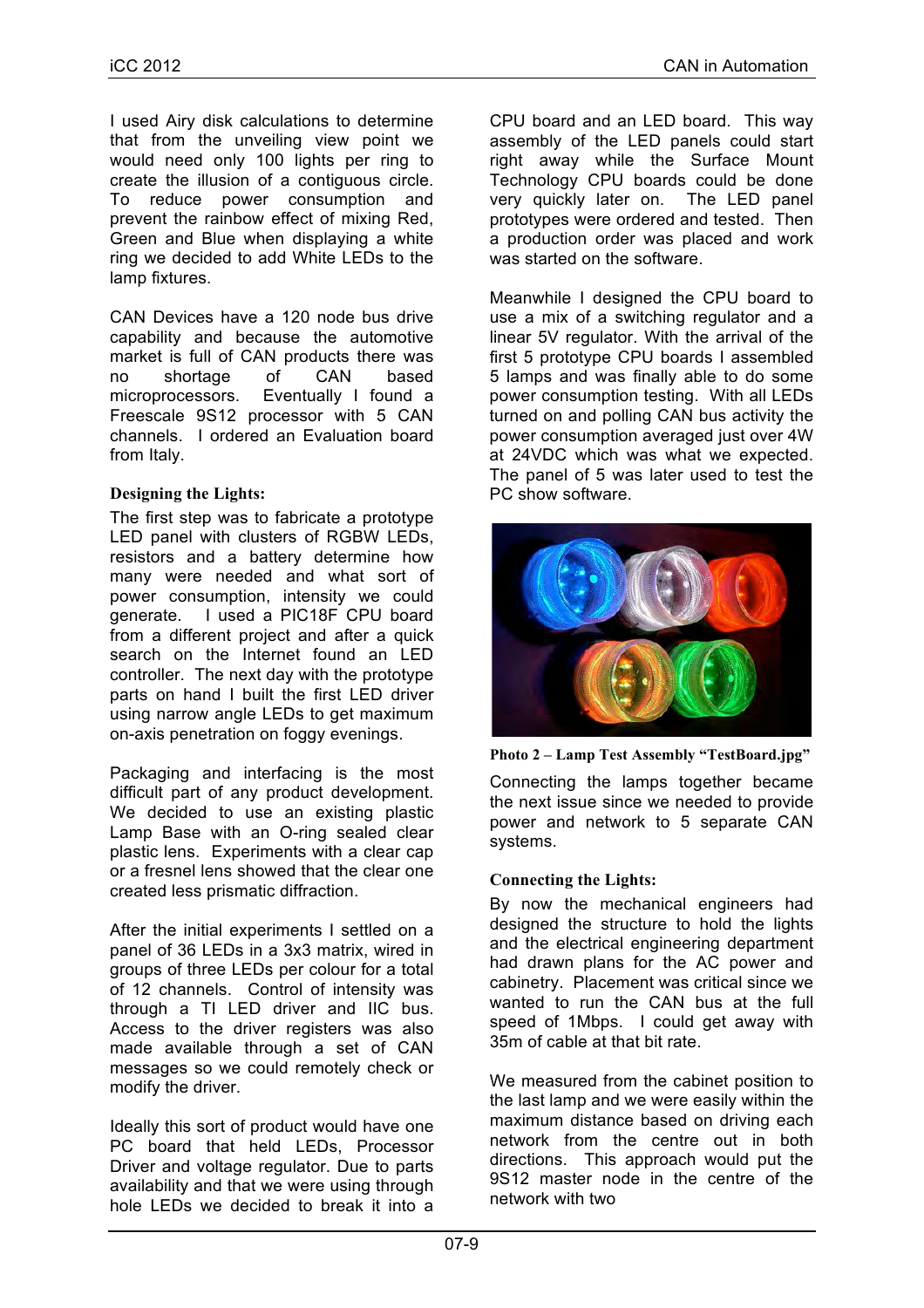lengths out to the structure with 50 lamps on each end. Using this approach meant that current draw in each segment was half of the total for each network bus. Total bus length was also under 35m.

Again, after an extensive market search for CAN bus cables it became clear that the only cost effective solution (within budget) would be to purchase thick and thin DeviceNet cable designed specifically for CAN bus signals and we would have to build our own harnesses. Four pin female AMP CPC connectors were chosen to be on the thin cable stubs and we decided to connect the stubs to the thick cable using insulation displacement connectors.

The thick DeviceNet cable was slit, the shield spread apart and the wires made accessible. Although the displacement connectors were rated for our wire gauge the thickness of the insulation around the white and blue data wires made the connections difficult. Heat shrinkable boots were slid over the entire assembly and heat was applied to shrink the boots.

It wasn't until we started testing cables that we discovered that the technicians had been rather aggressive with the heat guns. A post mortem on a shorted cable showed the plastic around the displacement connectors completely melted along with the wire insulation. The shifting of the metal clips and wire fused the wires together into a solid mass and there were a lot of these.

The decision was made to strip insulation and solder the connections instead. That created it's own share of problems as quality control started to suffer with badly sealed connectors and unsoldered wires.



**Photo 3 – Wire not Soldered "BadConnection.jpg"**

By now more than a month had elapsed. A TDR was used to try and find the cable shorts and we were running out of time.

## **Power Supplies:**

Cost was also a consideration when it came to choosing network power. We needed at least 425W per network but the thick cable restricted us to 7A which meant at a minimum the supply had to provide 14A at 32V. Ideally a 500W 36V supply would give us some headroom and keep us below the 42V maximum switching regulator input voltage and the bus voltage specification for the CAN bus driver. However, once again the deadline prevented acquiring anything in time and within budget.

The quick solution was to use a 24VAC 21A transformer along with a bridge rectifier and condenser. Unloaded the voltage sat at 38VDC and fully loaded it dropped to just under 30V. The electrical engineers also used a power line network analysis program to determine the voltage at the last lamp when all lamps were on drawing maximum current.. Too big a voltage drop and the common mode voltage between CAN signals and ground from the centre point driven end and the last node of the network would be exceeded.

To summarize the process for determining the power supply:

- 1. Node power consumption 4.05W
- 2. Number of nodes on bus section 50.
- 3. Cable maximum current rating 7A
- 4. Maximum switching power supply voltage on node 42V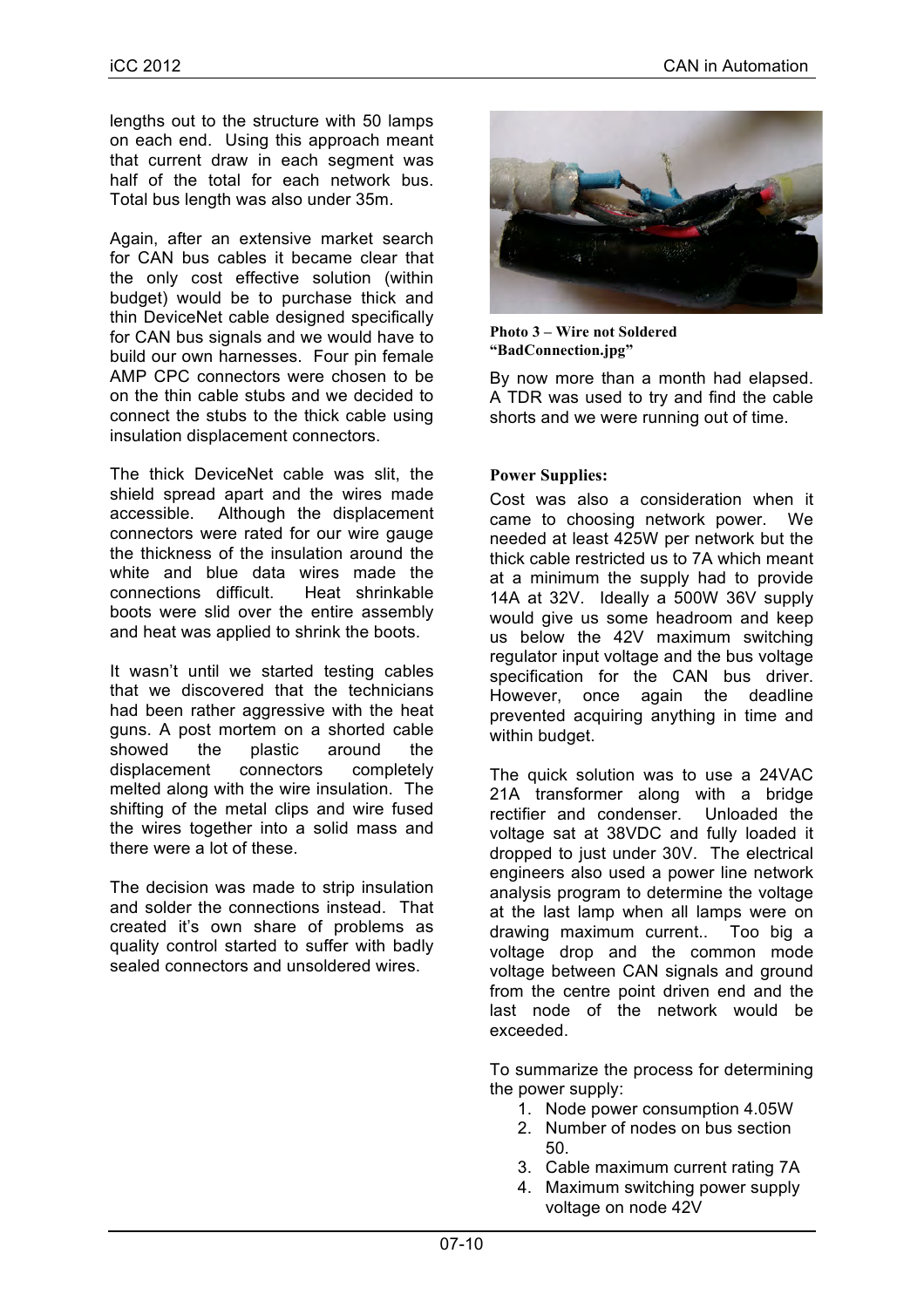- 5. Maximum voltage on CAN bus pins +/- 36V
- 6. Cable Length (17.5m) and resistance used to determine voltage drop along cable for common mode (-7V to +12V) calculations.

## **Control System:**

Figure 1 now shows how the system was to be organized. From the PC for running light shows, through a USB connection to a 9S12 based evaluation board to 5 CAN bus channels. Each channel would drive a network of 100 devices from a centre point of a 35m long network thus distributing only half the power along each half of the network.



#### **Figure 1 - Lions Gate Bridge Configuration "OrganizationLGB.jpg"**

Before the 9S12 boards arrived I had already prototyped a small PIC based processor to act as a central controller. It had only one CAN port and sufficient memory for a 7 light data structure but it served as a test bench for the USB to Serial interface to the PC. This PIC became test module for polling and updating the nodes with lamp intensity information.

On the PC I wrote a test application that allowed me to examine registers and status information in any node; to even request the serial number from a node and to change the node ID using the serial # as a key.

From the start of the project we realized that replacing a lamp on the Bridge was difficult. We could easily have a node ID mix-up and so being able to change a node ID remotely, even if it currently had the same node # as another

lamp on the network, was a fundamental requirement.

| File Options<br><b>MANTED</b>                                               | <b>Red LED</b><br>м | GreenLED Blue LED<br>10 | 匝         | Brid-mess<br>टिक | 9512 Controller Version<br>Ring II Node II<br>$0 -$<br>$\sqrt{a}$                                                            | Fade Raile<br>网                     | R<br>冈                                                                                                | Lamp Parameters (Hel)<br>255<br><b>To</b>          |
|-----------------------------------------------------------------------------|---------------------|-------------------------|-----------|------------------|------------------------------------------------------------------------------------------------------------------------------|-------------------------------------|-------------------------------------------------------------------------------------------------------|----------------------------------------------------|
| $\cdot$                                                                     | $\cdot$             | $\cdot$                 | $\bullet$ | --               | START POLLING<br>$= -1$                                                                                                      | Flash Rale<br>23                    | <b>CAN Bus Status</b><br>CarStal Comital<br>CAN COM                                                   | TeEm<br>RIEB<br>Tidlet<br>Podlar                   |
|                                                                             |                     |                         |           |                  | <b>ILLIANS</b><br>$-10$<br>$\ V\ _{L^2(\mathbb{R}^N)}\leq \ \nabla\ _{L^2(\mathbb{R}^N)}\leq \ \nabla\ _{L^2(\mathbb{R}^N)}$ |                                     | <b>RIG CAN SAM</b><br>Node Temperature<br>Tempelalur Degrees C<br>Version Build<br>Version <b>iii</b> | <b>RO CAN En</b><br><b>Find Serial Number</b><br>Ю |
|                                                                             |                     |                         |           |                  | <b>Special Features</b><br><b>C. Shimmer</b><br>C Turskin<br><b>C</b> Ficker                                                 | Add Data                            | <b>FIND NODE</b><br><b>STATUS</b>                                                                     | SET SERIAL N ID.<br>ø<br>EBE Senal Number          |
|                                                                             |                     | $   -$                  |           |                  | C Pulses<br>$C$ Flash                                                                                                        | $\sqrt{0}$<br>Ιū<br><b>WINEERON</b> |                                                                                                       | 782<br>RESET NODE                                  |
| Active Fiings<br><b>IZ RING1 IZ RING2</b><br><b>F RING3 F RING4 F RING5</b> |                     |                         |           |                  |                                                                                                                              |                                     | <b>READ DEFAULTS</b><br>SAVE DEFAULTS.                                                                |                                                    |
| RatriBut                                                                    |                     |                         |           |                  |                                                                                                                              | Command Pending                     |                                                                                                       | Our                                                |

#### **Screen 1 - Ringlight Control "RingLightControl0.02.jpg"**

At this point I had a working PC application, controller software written in C for a PIC18F series processor and lamp software for the lamp PIC18F processors. I could turn on and off the RGBW lamps and adjust overall intensity and I could request status, including lamp temperature, from each lamp. I handed off the test application to a colleague who would use it as a template to write the show software to animate the lamps.

By now the 9S12 evaluation boards had arrived and I started porting the PIC18F controller template over to the 9S12. We settled on the Cine Camera frame rate of 24Hz for refreshing the lamps. This meant every 41.67mS we could conceivably supply a new set of lamp colours and intensities. If polling stopped for some reason, or the lamps lost communications they reverted to a default colour and intensity.

# **The Customized CAN Protocol:**

The network now consisted of 101 nodes including the master and was meant to run at 1Mbps using 11 bit Identifiers. On average a message would be present on the bus for about 120uS but we wanted to design for worst case scenarios of 500kbps and 29 bit identifiers which meant an average of 135 bits or 270uS per message for a total time of 27mS. This fit into the polling window of 41.67mS.

To simplify things further we decided to pack the RGBWI information for two lamps into one 8 byte packet. Each intensity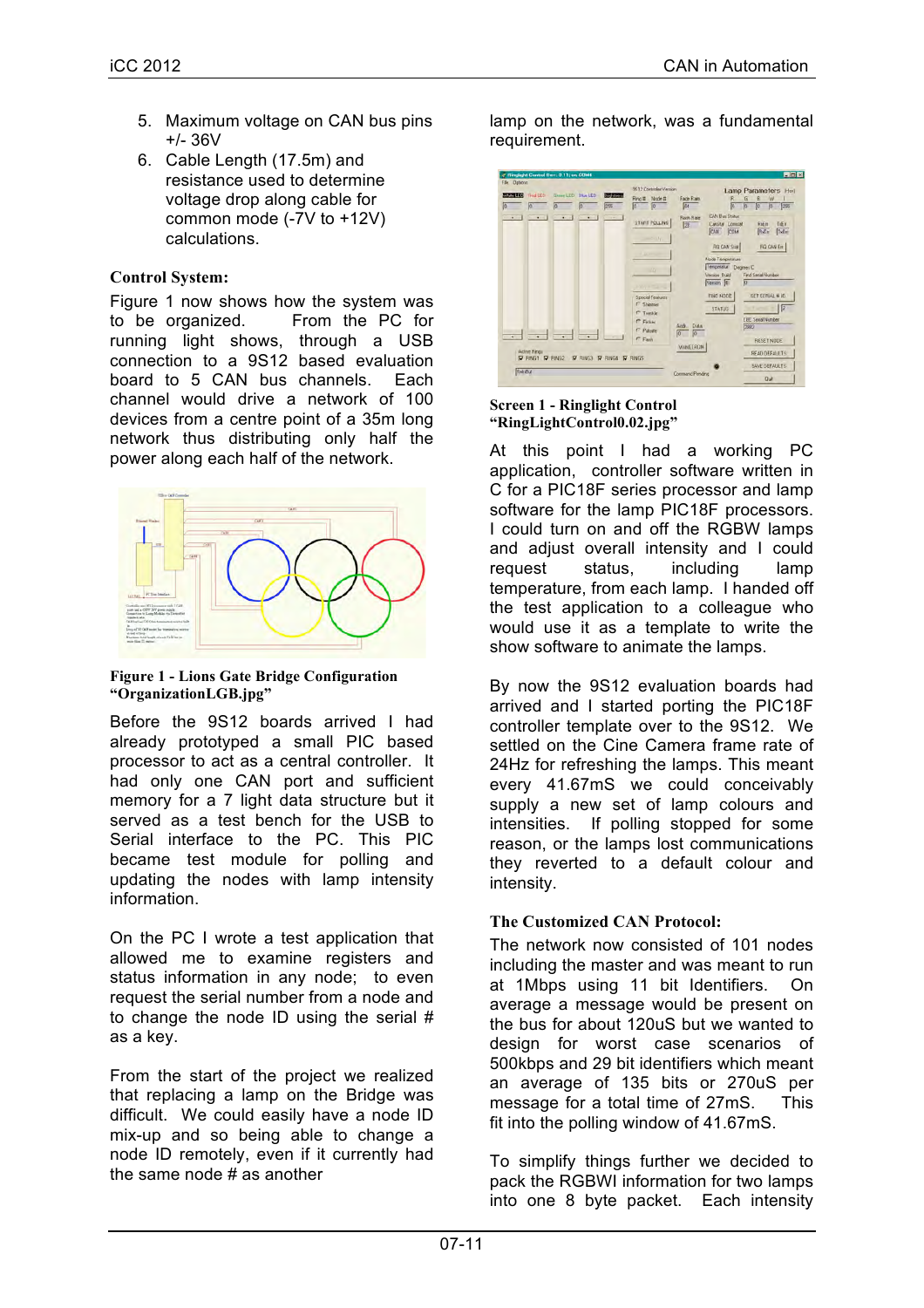value would now be only 64 levels with a group intensity

value of 8 bits. That's still 64x64x64 colours (262 thousand) each with 255 different intensities not including the white LEDs.

With the packed data we now had to transmit only 50 packets per channel every 42mS. That left lots of time for servicing the controller serial port. After each polling burst of 50 messages a request was sent out to a single lamp for status information. The lamp would respond, the 9S12 would then format that into an ASCI text message to send up to the PC.

The 9S12 evaluation board had a breadboard area that I populated with an FTDI USB245. This USB device could emulate a serial port from the PC side but had a byte parallel interface on the 9S12 side resulting in much faster transfers.

Using an ASCII protocol, we could debug with a serial terminal emulation program. Inside the 9S12 the messages were decoded into a 5x100 element data structure that was then packed into a CAN messages becoming even plus odd Lamp information and sent out every 41.67mS.

# **Venue Change:**

Recall that Airy disk calculations show that a point of light expands and become larger as you move further away from the light. Correspondingly physical objects appear smaller as you move further away. Based on a progress report 4 weeks into the project, the client realized that the ring and lights structure would be roughly the size of a Canadian Penny held at arms length when the bridge was viewed from the unveiling location.

The entire project was placed on hold for over a week while alternatives were considered. It was now the middle of the first week in January and more than 5 weeks from the start of the project. We were ready to assemble 550 lamp panels. We had 550 CPU boards ready to assemble and final assembly of the enclosures had begun. About half the cables had been fabricated and tested.

The Vancouver Airport Authority (YVR) came to the rescue and offered up an ideal site for the rings and a location for the unveiling of the lamps. The problem was that this new location was now too close with only 100 lights per ring. They would no longer be rings but instead be circles of individual lights. The only solution was to add more lights placing them closer together. Calculations showed that we could just do it with 150 lights but that exceeded the drive capabilities of the CAN dri vers which were limited to 120 nodes.

After an extensive Internet search and help from members of the CAN List I found CAN bridges based on the same 9S12 processor we were using for the controller. Along with the ability to bridge between 4 CAN bus channels it also had a CANopen configuration and monitoring port. The supplier even ran our polling software on their evaluation board to insure their bridge would not lose any messages. Now it was possible to drive 150 CAN based lamps with 50 per segment. And each segment was less than 35m long although several came very close.



**Figure 2 - YVR Rings with Bridges "OrganizationYVR.jpg"**

The configuration became PC to USB to 9S12 controller to one of 5 CAN ports to a CAN Bridge to 3 CAN segments. Each segment still used half the current as specified in the original project. An added benefit was that the mechanical structures were built in sections for transport. It turned out each section held multiples of 50 lights so now a bridged ring segment could be identified discretely as for example Ring 3A or Ring 4C.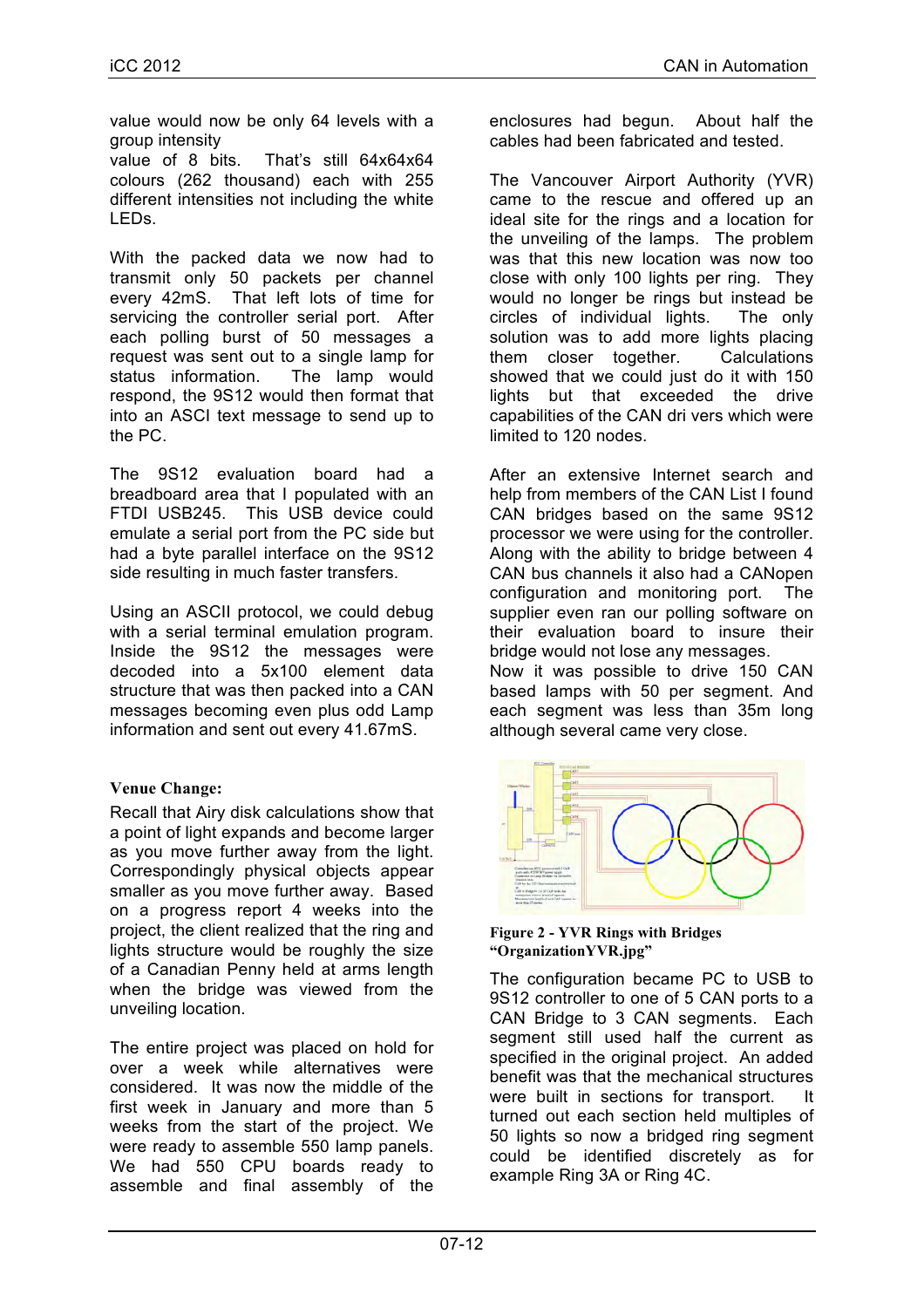As luck would have it the transformers we had ordered were large enough to handle the 150 lamps. However, we now had to order an extra 250 LED panels and CPU boards plus parts along with 250 more enclosures and connectors and the labour to assemble

everything. We were given a one month extension. it was now the middle of January and the lights had to be on site by the  $27<sup>th</sup>$  of February for installation onto the mechanical structure.

We would have two days to test the assembly while it was flat on the ground before it would be disassembled and moved to the airport. We would then have a few days to wire up the cables into the control box and test the system.

## **The Final Days:**

The first on site days were spent wiring and adding connectors to the thick DeviceNet cable. Light wet snow falling with temperatures hovering around freezing made crimping the connectors difficult. Cable problems with short and open circuits and two lights responding to every single light message were just some of the problems. The most serious was finding 12VDC on the CAN bus. This turned out to be CAN bus wires inside the lamp touching sharp pins on the LED board.



**Photo 4 - Horizontal Rings - First Test "TestingRingsFlat.jpg"**

With initial testing complete the rings were disassembled and taken to the airport site. Now the cables were cut to length and the pins crimped on and the segments tested.

However, many of the lamps were installed in the wrong locations and therefore their ID numbers were not consecutive. That and several cables again had the power rail or ground shorted to the CAN bus wires. Some lamps again were bridging the internal 12V to the CAN bus.

Guy wires that held the structure stable prevented easy access to many of the nodes but working methodically we found the short circuits, defective lamps or connections and just before midnight the day before the unveiling the system was almost operational. Only a few lamps still needed their nodes set to the correct value.



**Photo 5 - YVR Airport Rings "YVR\_Rings.jpg"**

Using my ring light program I entered in ID #78 and tapped the set node button. *And with that press of a button I instantly set 50 nodes to have the same node ID #78.* It was now past midnight. Fortunately the other two segments in that ring were powered down or there would have been 148 lights with the same #78 node ID.

Originally, when we tested the lights and assigned initial locations we had recorded the serial  $#$  and the ID  $#$  of every lamp. To solve the problem we shut down power to all but the one segment. .For every node on the segment we had 5 possible serial numbers. An hour later we'd found each serial number and assigned the correct Node ID to the lamp with the matching serial number. The unveiling show went off without problems.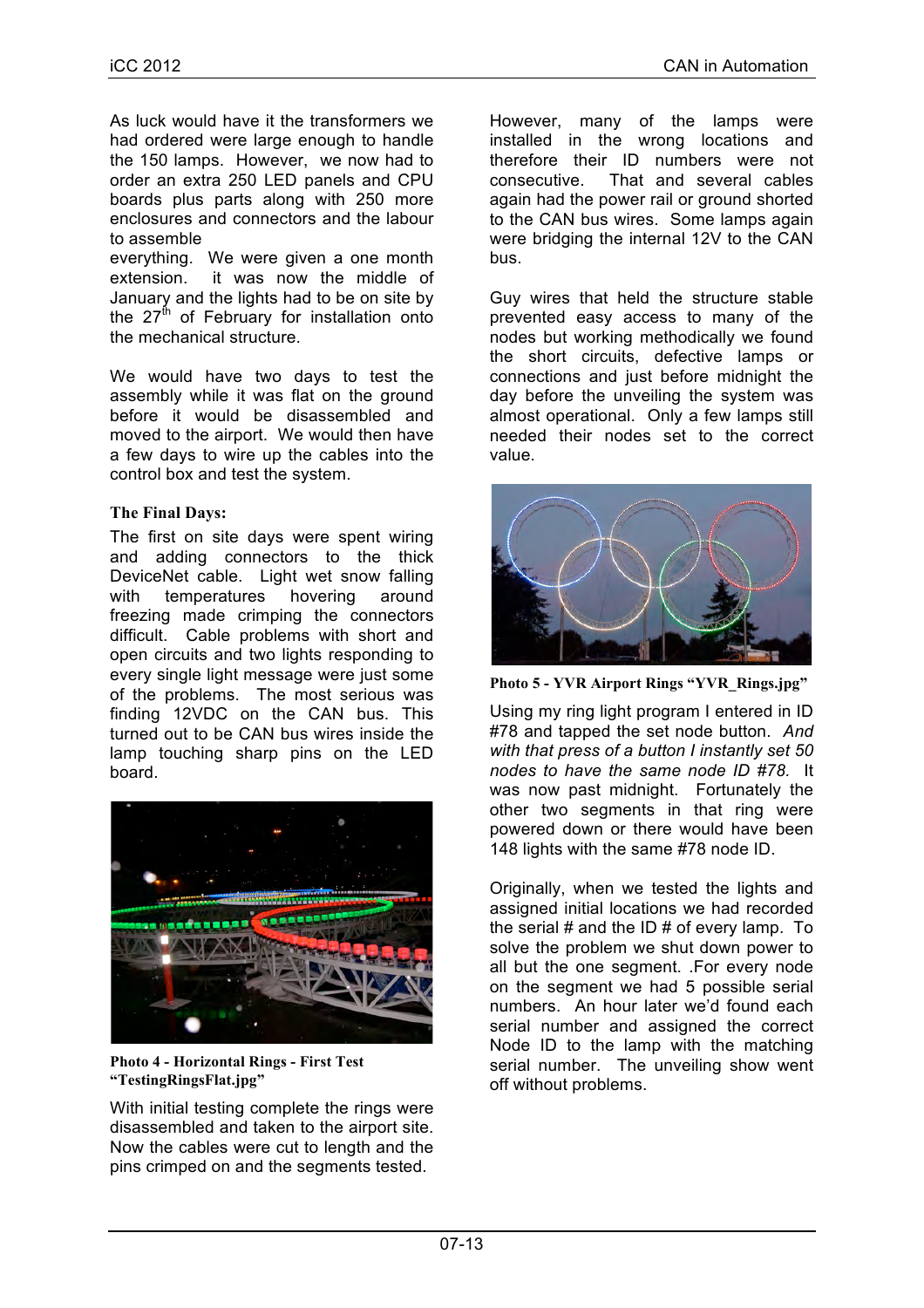

**Screen 2 - ORingEdit Control Software "ORingEdit.jpg"**

## **Operating for a year:**

We ran into a number of issues over the next six months. Cable failures continued to cause segments to generate massive numbers of bus errors. I had neglected to consider the length of the bus inside the cabinet and two of the ring sets were so close to the network length maximum that we had multiple errors when the lights were cycling between off and full intensity; due to a combination of ground bounce and cable length.



**Screen 3 - Node Temperature Display "temperatures.jpg"**

Outside temperature variations would change a working segment into a failing segment due to expansion and contraction of the cable. On a record day in July the temperature inside some of the lamps reached 60C.

When we ordered the 5 bridges only 4 new ones were available.

To help us out the supplier graciously sent us their lab unit that had been subjected to EMI testing. Eventually we had to replace that unit as one of the three channels continuously produced errors.

The defective cables removed from the network generally had poor connections due to water damage. The defective lamps were always dead because of water ingress. One lamp had over 250ml of water and the level was high enough that the 36V supply caused the connectors and circuit board traces to be eaten away.

We finally made the decision to change the bit rate of the ring segments with the longest cables to 500kbps. We had to remove and reprogram the lights to do this. There were now some rings with dual speed CAN bus segments. Using the CANopen link into the bridges we modified the bridges to receive 500Kbps from the 9S12 and send either 1Mbps or 500kbps messages out to the ring segments.

### **Upgrading to Dual Rings:**

Initially the dual rings were to be on land and would use the same hardware. We'd use two 9S12 evaluation boards, two USB ports and upgrade the software to deal with the two sides of the structure. However, a series of complications turned this project into another last minute race against the clock with specifications and changes occurring during development.

The passing of our Windows programmer due to complications from Cancer, lack of supply of the 9S12 evaluation boards and the need to run from a 48V battery system all caused unexpected problems.

The new lamp processor boards had two switching power supplies, one to convert the 48V to 60V battery rail voltage down to 12.6V and a second identical device to convert the 12.6V down to the logic 5V. When the prototypes arrived one was assembled, the code tested and production quantities ordered all in the same day.

To replace the no longer available 9S12 evaluation board and add relay control for power cycling I designed a small DIN rail 9S12 board with 6 relay drivers. We stayed with CAN Bridges and CANopen for diagnostics.